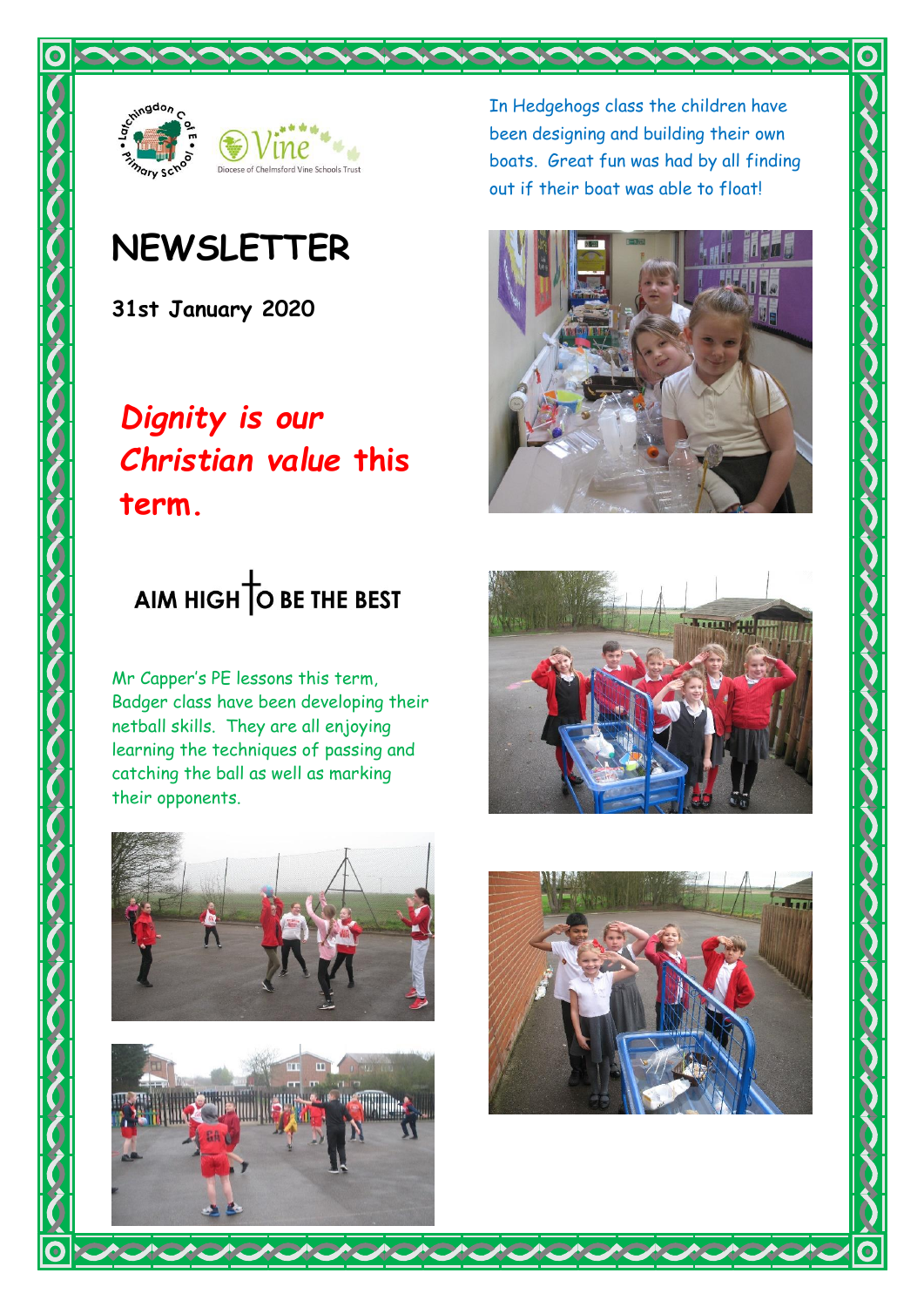### **E-MAIL CONTACT WITH SCHOOL**

 $\blacksquare$  unable to reply as it is not a safe  $\blacksquare$  platform to discuss matters regarding your child/ren. Due to GDPR please do not send letters via e-mail. We are currently

Thank you for your co-operation.

The children in Badger class are taking part in the Archbishop of York's Young Leaders Award.

Last week many of the children completed Archie's Challenges which included: cooking for their family, walking a neighbour's dog, reading with a younger sibling and even selling lemonade to raise money for the school. Well done to them all.

#### MUSIC LESSONS

Mr Pritchard, our Music Teacher, has places on a Thursday morning for children to learn piano, keyboard or guitar.

There are 5 lessons per half term which costs £30 for 15 min lessons or £60 for 30 mins (fees are reduced for families on state benefits).

If you are interested in your child/ren learning to play an instrument then please contact Mr Pritchard on:

#### 07442 170541 or

#### [steve.p.musicteacher@gmail.com](mailto:steve.p.musicteacher@gmail.com)



Each week the Friday Assembly is led by members of Year 5 /6. This week's leaders were Summer & Ethan. We would also like to thank Elliot (Yr 5) for playing the piano so beautifully during assembly.

#### **Attendance – w/e 31/1/20**

|       | ℅      |
|-------|--------|
| R / 1 | 94.04% |
| 1/2   | 93.13% |
| 3/4   | 94.98% |
| 5/6   | 97.79% |

Class 5/6 are the weekly winners.

If your child is off for any reason, please remember to phone the school each morning of their absence.

#### **Stars of the Week – w/e 31/1/20**

| Year     | <b>Names</b>       |
|----------|--------------------|
| R/1      | Harrison, Oliver K |
| 1/2<br>ெ | Holly, Girush      |
| 3/4      | Alexia-Jayne,      |
|          | Anais              |
| 5/6      | Regan, Lillie      |

#### **Star Writers – w/e 31/1/20**

| Year     | Name     |
|----------|----------|
| R/1      | Phebe    |
| 1/2<br>6 | Ella-Mae |
| 3/4      | Adele    |
| 5/6      | Amelie   |

#### **Lunch Time Stars – w/e 31/1/20**



Scarlett-Rose (Yr 2), Amelia (Yr 2), Alex (Yr 4) & Simon (Yr 6**)**

Well done to all those children.